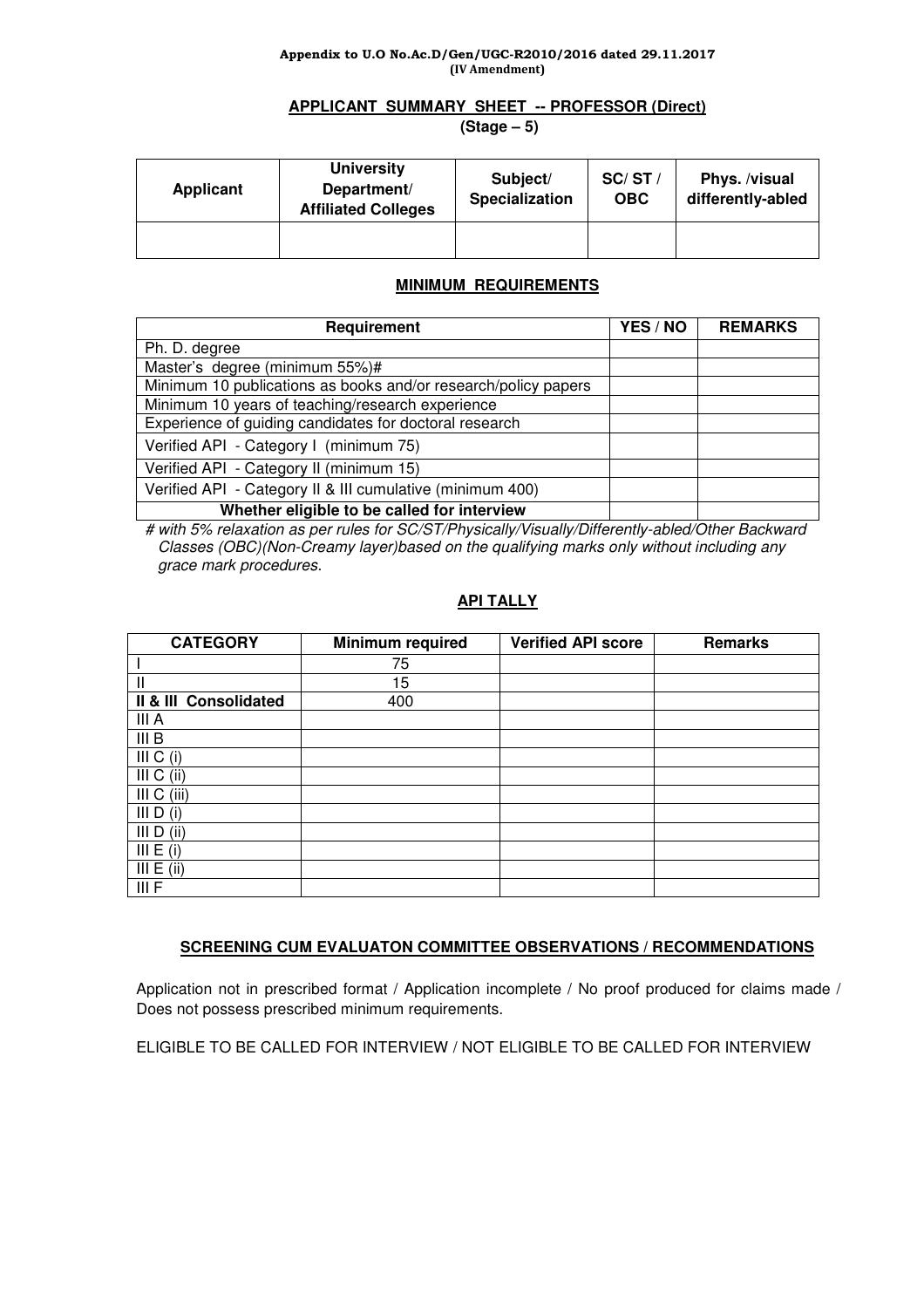#### Appendix to U.O No.Ac.D/Gen/UGC-R2010/2016 dated 29.11.2017 (IV Amendment)

## **APPLICANT SUMMARY SHEET -- ASSOCIATE PROFESSOR (Direct)**

 **(Stage 4)** 

| Applicant | <b>University</b><br>Department/<br><b>Affiliated Colleges</b> | Subject/<br><b>Specialization</b> | SC/ST/<br><b>OBC</b> | Phys. /visual<br>differently-abled |
|-----------|----------------------------------------------------------------|-----------------------------------|----------------------|------------------------------------|
|           |                                                                |                                   |                      |                                    |

## **MINIMUM REQUIREMENTS**

| Requirement                                                   | YES/<br><b>NO</b> | <b>Remarks</b> |
|---------------------------------------------------------------|-------------------|----------------|
| Ph. D. degree                                                 |                   |                |
| Master's degree (minimum 55%) #                               |                   |                |
| Minimum 8 years of teaching/research experience               |                   |                |
| Minimum 5 publications as books and/or research/policy papers |                   |                |
| Evidence of having guided doctoral/research students          |                   |                |
| Verified API - Category I (minimum 75)                        |                   |                |
| Verified API - Category II (minimum15)                        |                   |                |
| Verified API - Category II & III cumulative (minimum 300)     |                   |                |
| Whether eligible to be called for interview                   |                   |                |

# with 5% relaxation as per rules for SC/ST/Physically/Visually/Differently-abled/Other Backward Classes (OBC) (Non-Creamy layer) based on the qualifying marks only without including any grace mark procedures.

## **API TALLY**

| <b>CATEGORY</b>     | <b>Minimum required</b> | <b>Verified API score</b> | <b>Remarks</b> |
|---------------------|-------------------------|---------------------------|----------------|
|                     | 75                      |                           |                |
| Ш                   | 15                      |                           |                |
| Il & III Cumulative | 300                     |                           |                |
| III A               |                         |                           |                |
| III <sub>B</sub>    |                         |                           |                |
| III C (i)           |                         |                           |                |
| III C (ii)          |                         |                           |                |
| III C (iii)         |                         |                           |                |
| III D (i)           |                         |                           |                |
| III D (ii)          |                         |                           |                |
| III E (i)           |                         |                           |                |
| III E (ii)          |                         |                           |                |
| III F               |                         |                           |                |

## **SCREENING CUM EVALUATION COMMITTEE OBSERVATIONS / RECOMMENDATIONS**

Application not in prescribed format / Application incomplete / No proof produced for claims made / Does not possess prescribed minimum requirements.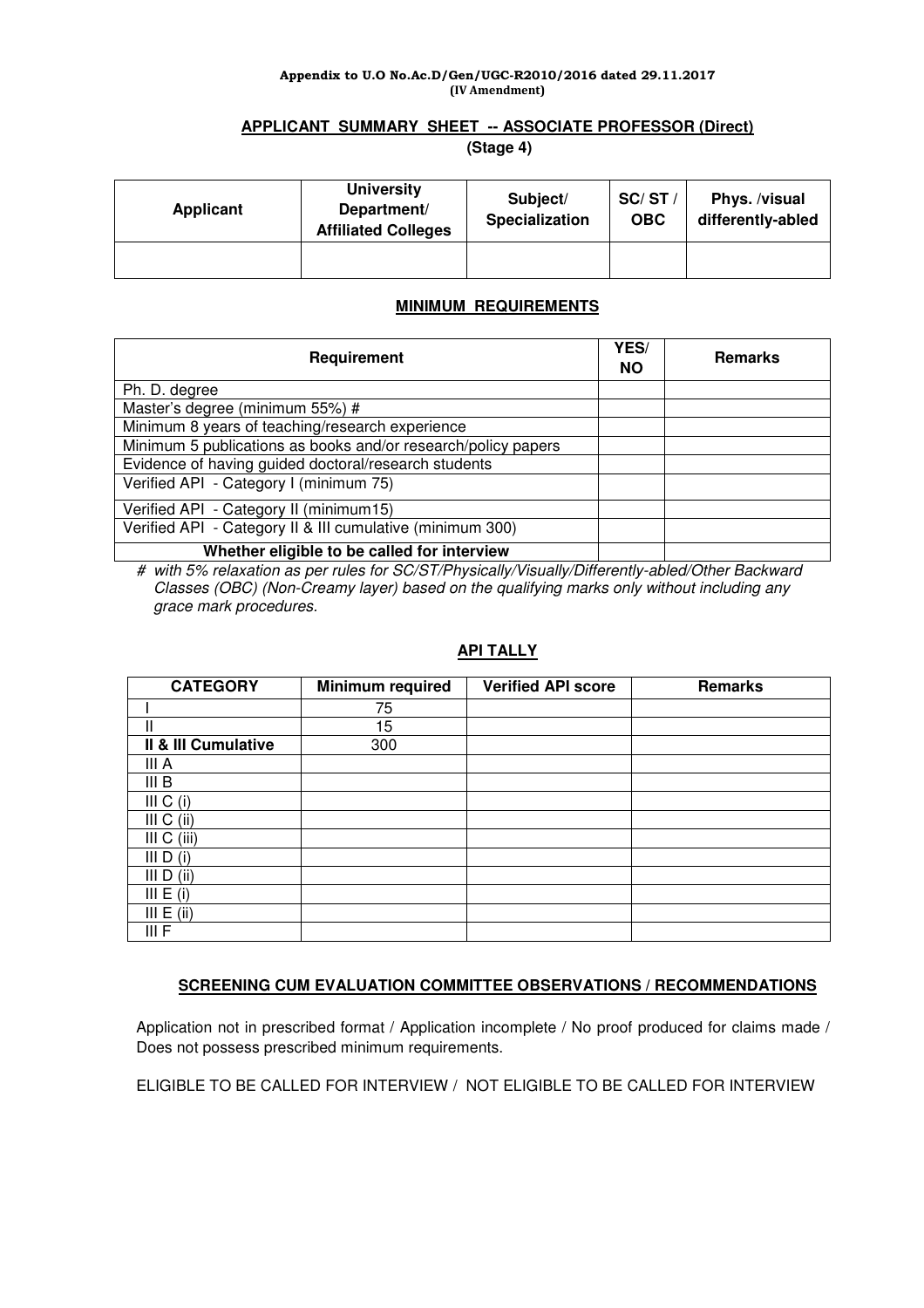## **APPLICANT SUMMARY SHEET -- ASSISTANT PROFESSOR (CAS) STAGE 1 – 2 (COLLEGES & DEPARTMENTS)**

**College/Department :** 

| Subject |  |  |
|---------|--|--|
|         |  |  |

| Applicant | Date of entry into<br>service | <b>Proposed</b><br>date of<br>placement | SC/ST<br><b>OBC</b> | Phys. /visual<br>differently-<br>abled |
|-----------|-------------------------------|-----------------------------------------|---------------------|----------------------------------------|
|           |                               |                                         |                     |                                        |

## **SERVICE REQUIREMENTS / QUALIFICATIONS (as on the proposed date of placement)**

| <b>Requirement / Qualification</b>                             | <b>YES/NO</b> | <b>Remarks</b> |
|----------------------------------------------------------------|---------------|----------------|
| Master's Degree (Minimum 55%)#                                 |               |                |
| Desirable Qualifications : Ph.D (in relevant subject)          |               |                |
| M.Phil (in relevant subject)                                   |               |                |
| Completed years of service in Stage 1                          |               |                |
| With $Ph.D$ :<br>4 years                                       |               |                |
| With M.Phil/PG Degree in Professional Courses :<br>5 years     |               |                |
| Others : 6 years                                               |               |                |
| One Orientation course (2-3 weeks duration)                    |               |                |
| within the Assessment Period                                   |               |                |
| One Refresher Course/Research Methodology (2-3 weeks duration) |               |                |
| within the Assessment period                                   |               |                |
| Verified API Category I (Minimum 320/400/480 (80/year)         |               |                |
| Verified API Category II (Minimum 50)                          |               |                |
| Verified API Category II & III (Minimum 90/Assessment period)  |               |                |
|                                                                |               |                |

# 5% relaxation as per rules for SC/ST/Physically/Visually/Differently-abled/Other Backward Classes (OBC) (Non-Creamy layer) based on the qualifying marks only without including any grace mark procedures.

| <b>CATEGORY</b>                   | <b>Minimum required</b> | <b>Verified</b><br><b>API score</b> | <b>Limited API</b><br><b>Score</b> | <b>Remarks</b> |
|-----------------------------------|-------------------------|-------------------------------------|------------------------------------|----------------|
| $   +    $ * Consolidated         | 90                      |                                     |                                    |                |
| $***$                             | 320/400/480             |                                     |                                    |                |
| $***$<br>ш.                       | 50                      |                                     |                                    |                |
| $   $ ****<br><b>Consolidated</b> | 20                      |                                     |                                    |                |
| III A                             |                         |                                     |                                    |                |
| III B                             |                         |                                     |                                    |                |
| III C (i)                         |                         |                                     |                                    |                |
| III C (ii)                        |                         |                                     |                                    |                |
| III C (iii)                       |                         |                                     |                                    |                |
| III $D(i)$                        |                         |                                     |                                    |                |
| III D (ii)                        |                         |                                     |                                    |                |
| III E (i)                         |                         |                                     |                                    |                |
| III E (ii)<br>##                  |                         |                                     | $\overline{4}$                     |                |
| III F                             |                         |                                     |                                    |                |

## **API TALLY**

\*90/Assessment Period \*\* 80/Year \*\*\* 50/Assessment period \*\*\*\*20/Assessment period ## The score under this sub category shall be restricted to 20% of the minimum fixed for Category III for any Assessment period.

## **SCREENING COMMITTEE OBSERVATIONS / RECOMMENDATIONS**

Application not in prescribed format / Application incomplete / No proof produced for claims made / Does not possess prescribed minimum requirements.

ELIGIBLE TO BE PLACED TO STAGE 2 / NOT ELIGIBLE TO BE PLACED TO STAGE 2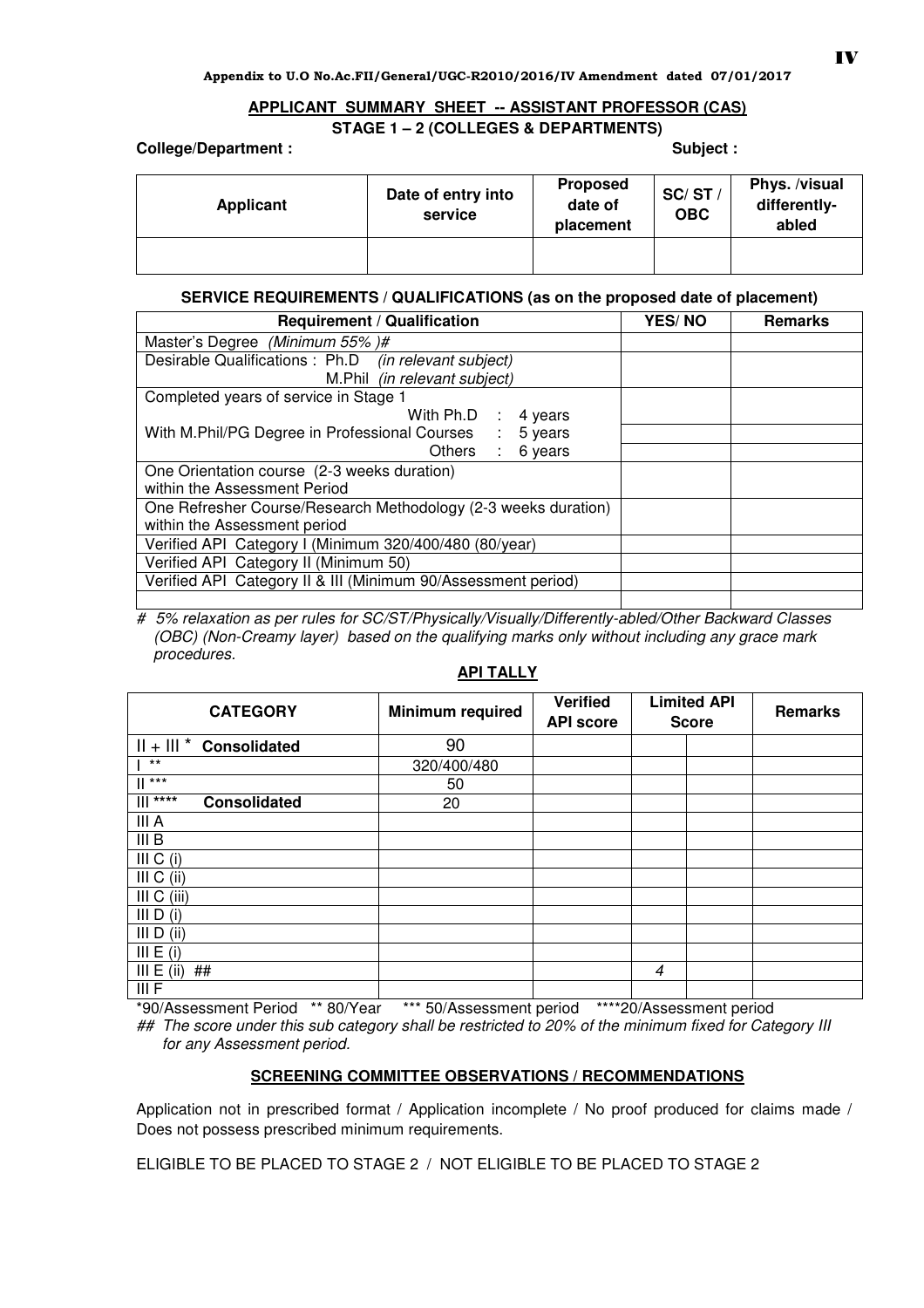### **APPLICANT SUMMARY SHEET -- ASSISTANT PROFESSOR (CAS)**

## **STAGE 2 – 3 (COLLEGES & DEPARTMENTS)**

## **College/Department :**

| Subject : |  |  |
|-----------|--|--|
|           |  |  |

| Applicant | Date of    | Date of    | <b>Proposed date</b> | SC/        | Phys. /visual |
|-----------|------------|------------|----------------------|------------|---------------|
|           | entry into | placement  | of placement in      | ST/        | differently-  |
|           | service    | in Stage 2 | Stage 3              | <b>OBC</b> | abled         |
|           |            |            |                      |            |               |

## **SERVICE REQUIREMENTS (as on the proposed date of placement)**

| Requirement                                                                                                                                                                                                                                                          | <b>YES/NO</b> | <b>Remarks</b> |
|----------------------------------------------------------------------------------------------------------------------------------------------------------------------------------------------------------------------------------------------------------------------|---------------|----------------|
| Completed 5 years of service in Stage 2                                                                                                                                                                                                                              |               |                |
| One Refresher Course/Methodology Workshop/Training, Teaching-<br>Learning-Evaluation Technology Programmes/Soft Skill Development<br>Programmes & Faculty Development Programmes (2-3 weeks duration)<br>after placement to Stage 2 and within the Assessment period |               |                |
| Verified API Category I (Minimum 400 (80/year)                                                                                                                                                                                                                       |               |                |
| Verified API Category II (Minimum 50)                                                                                                                                                                                                                                |               |                |
| Verified API Category II & III (Minimum 120/Assessment period)                                                                                                                                                                                                       |               |                |

## **API TALLY**

| <b>CATEGORY</b>                   | <b>Minimum required</b> | <b>Verified</b><br><b>API score</b> | <b>Limited API</b><br><b>Score</b> | Remarks |
|-----------------------------------|-------------------------|-------------------------------------|------------------------------------|---------|
| $   +    $ * Consolidated         | 120                     |                                     |                                    |         |
| $***$                             | 400                     |                                     |                                    |         |
| $\mathbb{I}$ ***                  | 50                      |                                     |                                    |         |
| $   $ ****<br><b>Consolidated</b> | 50                      |                                     |                                    |         |
| III A                             |                         |                                     |                                    |         |
| III B                             |                         |                                     |                                    |         |
| III C (i)                         |                         |                                     |                                    |         |
| III $C$ (ii)                      |                         |                                     |                                    |         |
| III C (iii)                       |                         |                                     |                                    |         |
| III $D(i)$                        |                         |                                     |                                    |         |
| III D (ii)                        |                         |                                     |                                    |         |
| III E (i)                         |                         |                                     |                                    |         |
| III $E$ (ii)<br>#                 |                         |                                     | 10                                 |         |
| III F                             |                         |                                     |                                    |         |

\*120/Assessment Period \*\* 80/Year \*\*\* 50/Assessment period \*\*\*\*50/Assessment period

# The score under this sub category shall be restricted to 20% of the minimum fixed for Category III for any Assessment period.

## **SCREENING COMMITTEE OBSERVATIONS / RECOMMENDATIONS**

Application not in prescribed format / Application incomplete / No proof produced for claims made / Does not possess prescribed minimum requirements.

ELIGIBLE TO BE PLACED TO STAGE 3 / NOT ELIGIBLE TO BE PLACED TO STAGE 3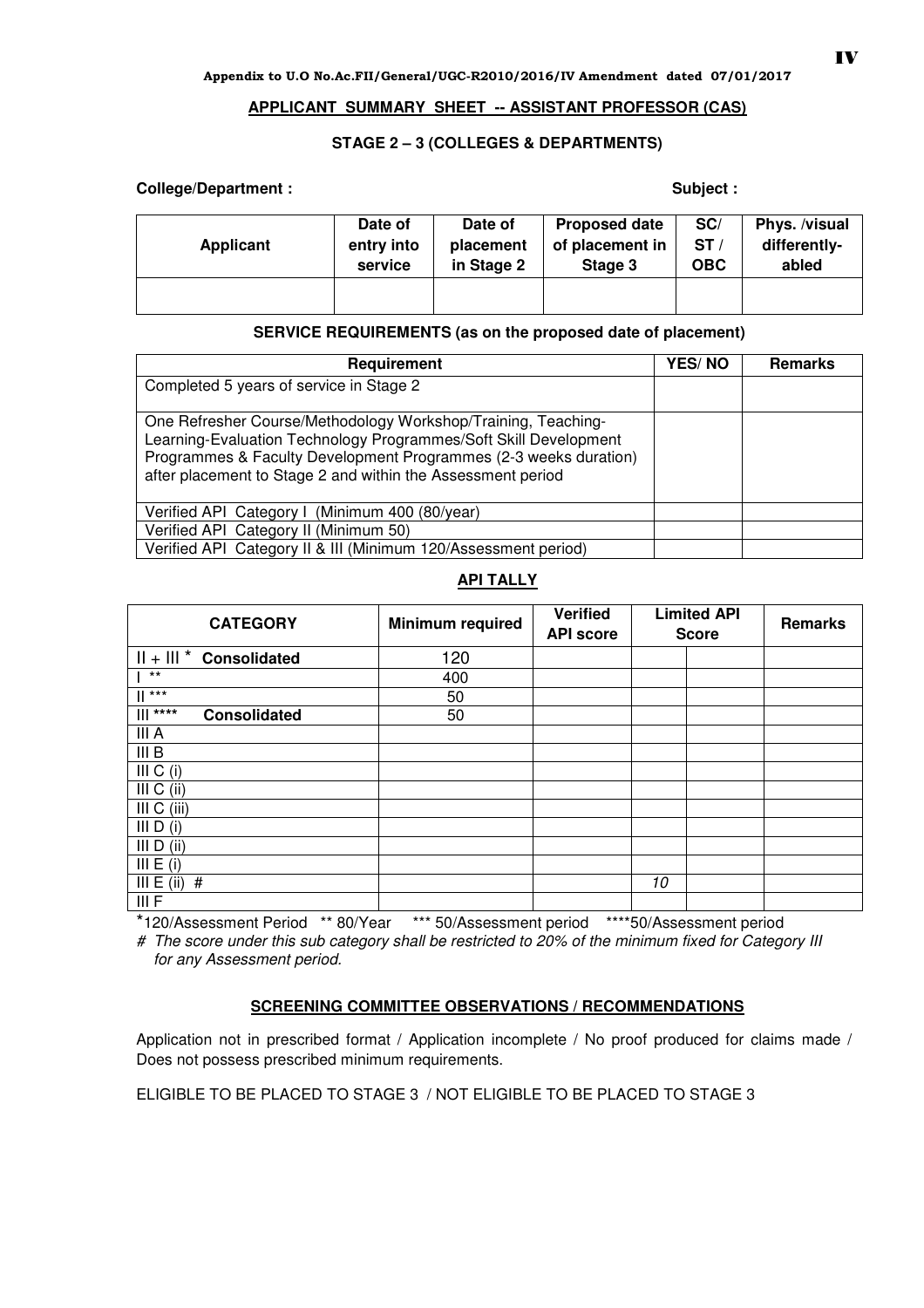# **APPLICANT SUMMARY SHEET -- ASSOCIATE PROFESSOR (CAS)**

#### **STAGE 3 - 4 (COLLEGES & DEPARTMENTS)**

**College/Department :** 

|  | <b>Subject</b> |  |
|--|----------------|--|
|  |                |  |

| Applicant | SC/ST/OBC | Phys. /visual differently-abled |
|-----------|-----------|---------------------------------|
|           |           |                                 |

#### **MINIMUM REQUIREMENTS**

| Requirement                                                        | <b>YES/NO</b> | <b>Remarks</b> |
|--------------------------------------------------------------------|---------------|----------------|
| Completed 3 years of service in Stage 3                            |               |                |
| Ph.D Degree (Not a minimum requirement)                            |               |                |
| Master's degree (minimum 55% marks)#                               |               |                |
| Minimum 3 publications in the entire period as Assistant Professor |               |                |
| $(12/13/14 \text{ years})$                                         |               |                |
| <b>For College teachers:</b>                                       |               |                |
| Holders of M.Phil Degree: Minimum 2 Publications                   |               |                |
| Holders of Ph.D Degree : Minimum 1 publication                     |               |                |
| One Course/Programme from among the categories of Methodology      |               |                |
| Workshop/Training, Teaching-Learning-Evaluation Technology         |               |                |
| Programmes/Soft Skills Development Programmes and Faculty          |               |                |
| Development Programmes of minimum one week duration.               |               |                |
| Verified API Category I (minimum 225)                              |               |                |
| Verified API Category II (minimum 50)                              |               |                |
| Verified API Category II & III consolidated (minimum 150)          |               |                |
| Whether eligible to be called for interview                        |               |                |

# with 5% relaxation as per rules for SC/ST/Physically/Visually/Differently-abled/Other Backward Classes (OBC) (Non-Creamy layer)

| <b>CATEGORY</b>                    | <b>Minimum required</b> | <b>Verified</b><br><b>API</b><br>score | <b>Limited API</b><br><b>Score</b> |  | Remarks |
|------------------------------------|-------------------------|----------------------------------------|------------------------------------|--|---------|
| $   +    $ * Consolidated          | 150                     |                                        |                                    |  |         |
| $***$                              | 225                     |                                        |                                    |  |         |
| $\mathbb{I}$ ***                   | 50                      |                                        |                                    |  |         |
| $****$<br>Ш<br><b>Consolidated</b> | 75                      |                                        |                                    |  |         |
| III A                              |                         |                                        |                                    |  |         |
| III B                              |                         |                                        |                                    |  |         |
| III C (i)                          |                         |                                        |                                    |  |         |
| III C (ii)                         |                         |                                        |                                    |  |         |
| III C (iii)                        |                         |                                        |                                    |  |         |
| III D (i)                          |                         |                                        |                                    |  |         |
| III D (ii)                         |                         |                                        |                                    |  |         |
| III E (i)                          |                         |                                        |                                    |  |         |
| III E (ii)<br>##                   |                         |                                        | 15                                 |  |         |
| III F                              |                         |                                        |                                    |  |         |

# **API TALLY**

 \*150/Assessment Period \*\* 75/Year \*\*\* 50/Assessment period \*\*\*\*75/Assessment period ## The score under this sub category shall be restricted to 20% of the minimum fixed for Category III for any Assessment period.

## **SELECTION COMMITTEE OBSERVATIONS / RECOMMENDATIONS**

Application not in prescribed format / Application incomplete / No proof produced for claims made / Does not possess prescribed minimum requirements.